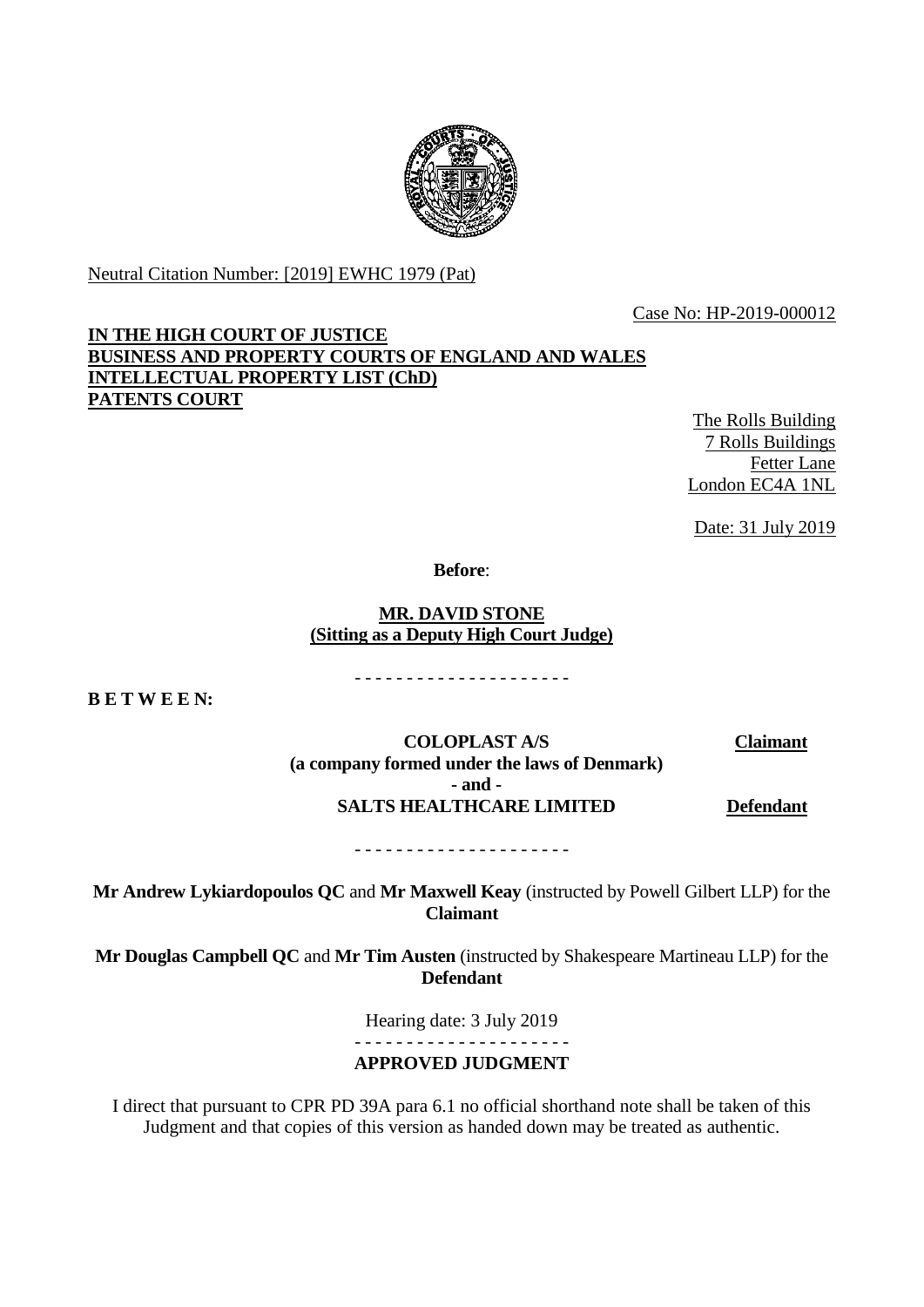# **DAVID STONE (sitting as a Deputy High Court Judge):**

1. On 3 July 2019, I dismissed an application by the Defendant, Salts Healthcare Limited (**Salts**) to stay these patent infringement proceedings brought by the Claimant, Coloplast A/S (**Coloplast**), until opposition proceedings are concluded at the European Patent Office (the **EPO**). As there was insufficient time to give my reasons at the hearing, I said I would give full reasons in writing. That is the purpose of this judgment.

### **Background**

- 2. The background facts were largely uncontested, and can be briefly stated. Coloplast is the proprietor of European Patent No EP (UK) 2 854 723 B1 (the **Patent**) entitled "comfort layer for a collecting bag" and filed on 17 May 2013. The invention is said to relate to the use of a textile layer consisting of fibre filaments, which is attached to the collecting bag material. The collecting bags are ostomy products for human waste.
- 3. Coloplast claims in these proceedings under the Patents Act 1977 (the **1977 Act**) that the Patent is infringed by Salts' manufacturing and dealing in its Confidence BE range of ostomy bags in the United Kingdom. Salts' Confidence BE range was launched in or around November 2017. Salts denies infringement, and counterclaims for revocation of the Patent on the grounds that it lacks novelty or is obvious over four prior art references and two alleged prior uses, and also on the basis of insufficiency and AgrEvo-type obviousness.
- 4. The Patent was opposed at the EPO by Hollister Inc (**Hollister**) on 16 April 2018 on the basis of lack of novelty and lack of inventive step. Coloplast provided its response to the Hollister opposition on 14 September 2018, and the Opposition Division of the EPO issued its preliminary opinion on 18 February 2019. It is common ground that the preliminary opinion is not binding on the EPO.
- 5. Coloplast sent a letter before action to Salts two days after the EPO opposition period expired. After Salts was served with these proceedings on 5 April 2019, it intervened in the EPO opposition proceedings, as it is entitled to do under Article 105 of the European Patent Convention (the **EPC**). Salts relies on further prior art and further public prior uses which are also said to invalidate the Patent.
- 6. There will be an oral hearing at the EPO Opposition Division on 26 September 2019 at which it is likely that the Opposition Division will announce its decision. A written decision will be provided within 6 months thereafter. It is recognised by both parties that an appeal will follow to the Technical Board of Appeal of the EPO (the **TBA**). The hearing before the TBA is *de novo* – that is, it is not an appeal only on points of law, but rather a rehearing of the opposition. The estimates of when the TBA will reach its decision differed as between the parties.
- 7. It is common ground that the UK market is "hugely important to both parties". Coloplast is currently the market leader, but says it is facing increasing competition, including from Salts. The market is worth approximately £120 million per annum.
- 8. Coloplast has offered an undertaking that if these proceedings are not stayed, it will repay any damages awarded by this court if the EPO later revokes the Patent.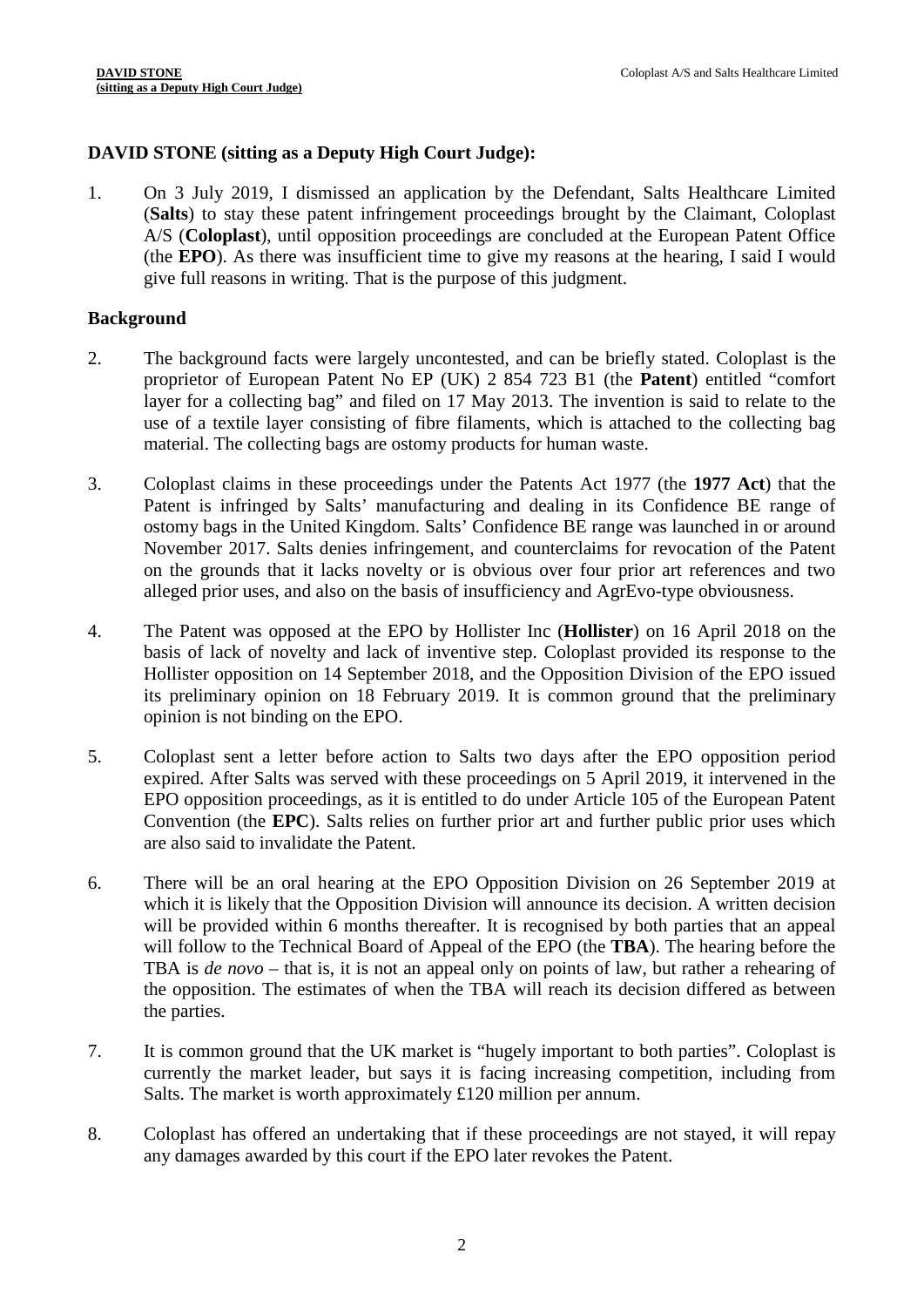## **Evidence**

9. Witness statements were filed on behalf of Coloplast by Mr Peter Damerell (of Coloplast's solicitors) and Ms Caroline Nilsson (Head of Ostomy Care Marketing at Coloplast), and on behalf of Salts by Mr Nicholas Briggs (of Salts' solicitors), Mr Iain Powner (Head of Research, Quality and Regulatory Affairs at Salts) and Mr Tim Ashton (of Salts' patent attorneys). None of the witnesses was cross-examined, and I accept their evidence, subject to some comments I make below in relation to Mr Powner's evidence on irreparable harm, and the evidence of both sides in relation to time estimates of these and the EPO proceedings.

## **Legal Principles**

10. It was common ground that the principles to be applied are those set out by the Court of Appeal in *IPCom GmbH & Co KG v HTC Europe Co Limited and Ors* [2013] EWCA Civ 1496 (Floyd LJ, with whom Patten and Rafferty LJJ agreed). In *IPCom*, the Court of Appeal reviewed the guidance it had previously given in *Glaxo Group Ltd v Genentech Inc* [2008] EWCA Civ 23 in light of the judgment of the Supreme Court in *Virgin Atlantic Airways Ltd v Zodiac Seats UK Ltd* [2013] UKSC 46, in which Lord Neuberger PSC and Lord Sumption JSC had questioned the correctness of the *Glaxo* guidance. In *IPCom*, therefore, the Court of Appeal "recast" the *Glaxo* guidance as follows:

> "In the light of the observations in *Virgin* and the arguments on this appeal I would recast the *Glaxo* guidance as follows:

- "1. The discretion, which is very wide indeed, should be exercised to achieve the balance of justice between the parties having regard to all the relevant circumstances of the particular case.
- 2. The discretion is of the Patents Court, not of the Court of Appeal. The Court of Appeal would not be justified in interfering with a first instance decision that accords with legal principle and has been reached by taking into account all the relevant, and only the relevant, circumstances.
- 3. Although neither the EPC nor the 1977 Act contains express provisions relating to automatic or discretionary stay of proceedings in national courts, they provide the context and condition the exercise of the discretion.
- 4. It should thus be remembered that the possibility of concurrent proceedings contesting the validity of a patent granted by the EPO is inherent in the system established by the EPC. It should also be remembered that national courts exercise exclusive jurisdiction on infringement issues.
- 5. If there are no other factors, a stay of the national proceedings is the default option. There is no purpose in pursuing two sets of proceedings simply because the Convention allows for it.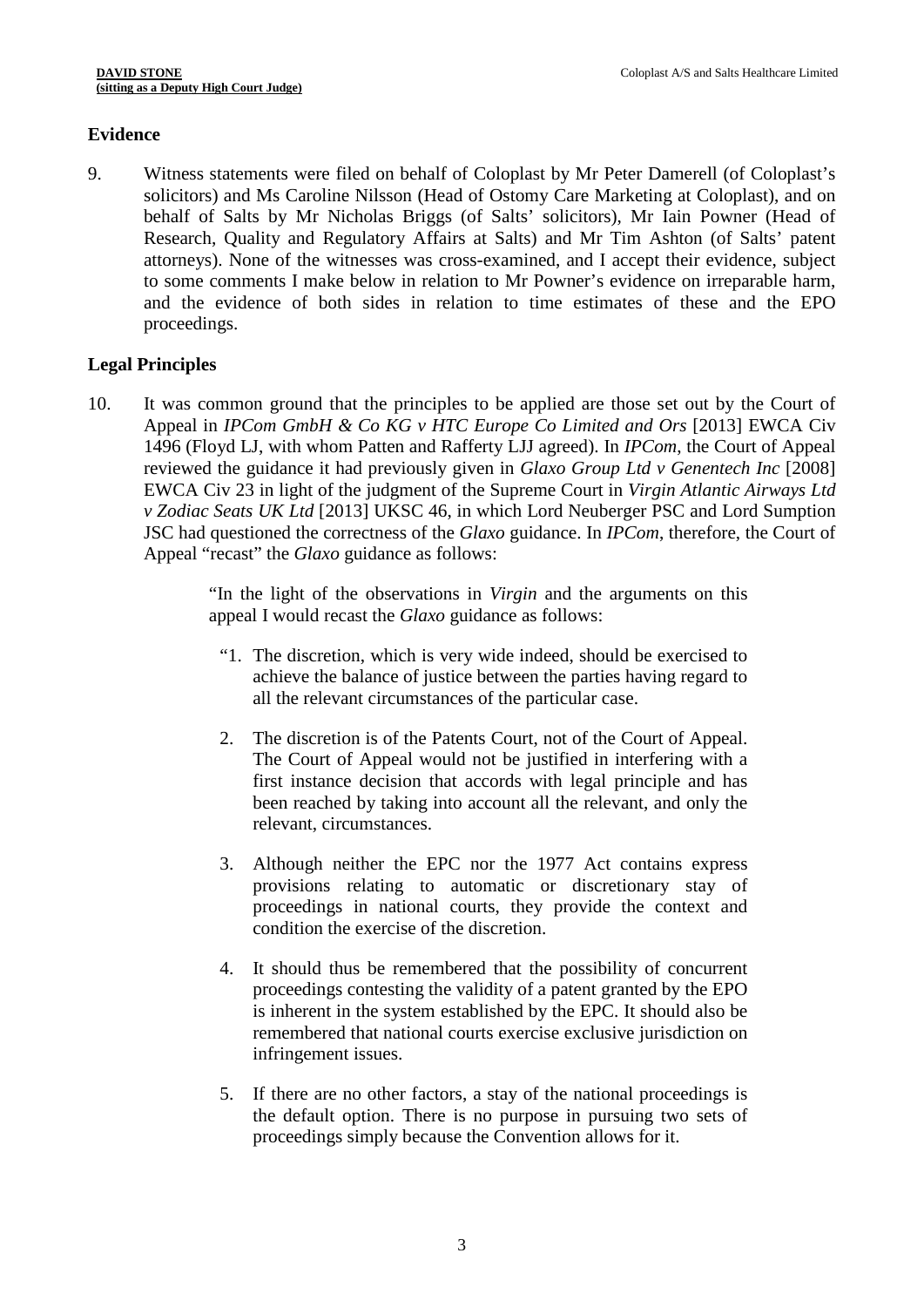- 6. It is for the party resisting the grant of the stay to show why it should not be granted. Ultimately it is a question of where the balance of justice lies.
- 7. One important factor affecting the exercise of the discretion is the extent to which refusal of a stay will irrevocably deprive a party of any part of the benefit which the concurrent jurisdiction of the EPO and the national court is intended to confer. Thus, if allowing the national court to proceed might allow the patentee to obtain monetary compensation which is not repayable if the patent is subsequently revoked, this would be a weighty factor in favour of the grant of a stay. It may, however, be possible to mitigate the effect of this factor by the offer of suitable undertakings to repay.
- 8. The Patents Court judge is entitled to refuse a stay of the national proceedings where the evidence is that some commercial certainty would be achieved at a considerably earlier date in the case of the UK proceedings than in the EPO. It is true that it will not be possible to attain certainty everywhere until the EPO proceedings are finally resolved, but some certainty, sooner rather than later, and somewhere, such as in the UK, rather than nowhere, is, in general, preferable to continuing uncertainty everywhere.
- 9. It is permissible to take account of the fact that resolution of the national proceedings, whilst not finally resolving everything, may, by deciding some important issues, promote settlement.
- 10. An important factor affecting the discretion will be the length of time that it will take for the respective proceedings in the national court and in the EPO to reach a conclusion. This is not an independent factor, but needs to be considered in conjunction with the prejudice which any party will suffer from the delay, and lack of certainty, and what the national proceedings can achieve in terms of certainty.
- 11. The public interest in dispelling the uncertainty surrounding the validity of monopoly rights conferred by the grant of a patent is also a factor to be considered.
- 12. In weighing the balance it is material to take into account the risk of wasted costs, but this factor will normally be outweighed by commercial factors concerned with early resolution.
- 13. The hearing of an application for a stay is not to become a minitrial of the various factors affecting its grant or refusal. The parties' assertions need to be examined critically, but at a relatively high level of generality."
- 11. For ease, I refer below to the individual paragraphs above by their paragraph number (for example, "guideline 13"), but both parties submitted that there is overlap between the paragraphs, and that it is the total guidance I must apply.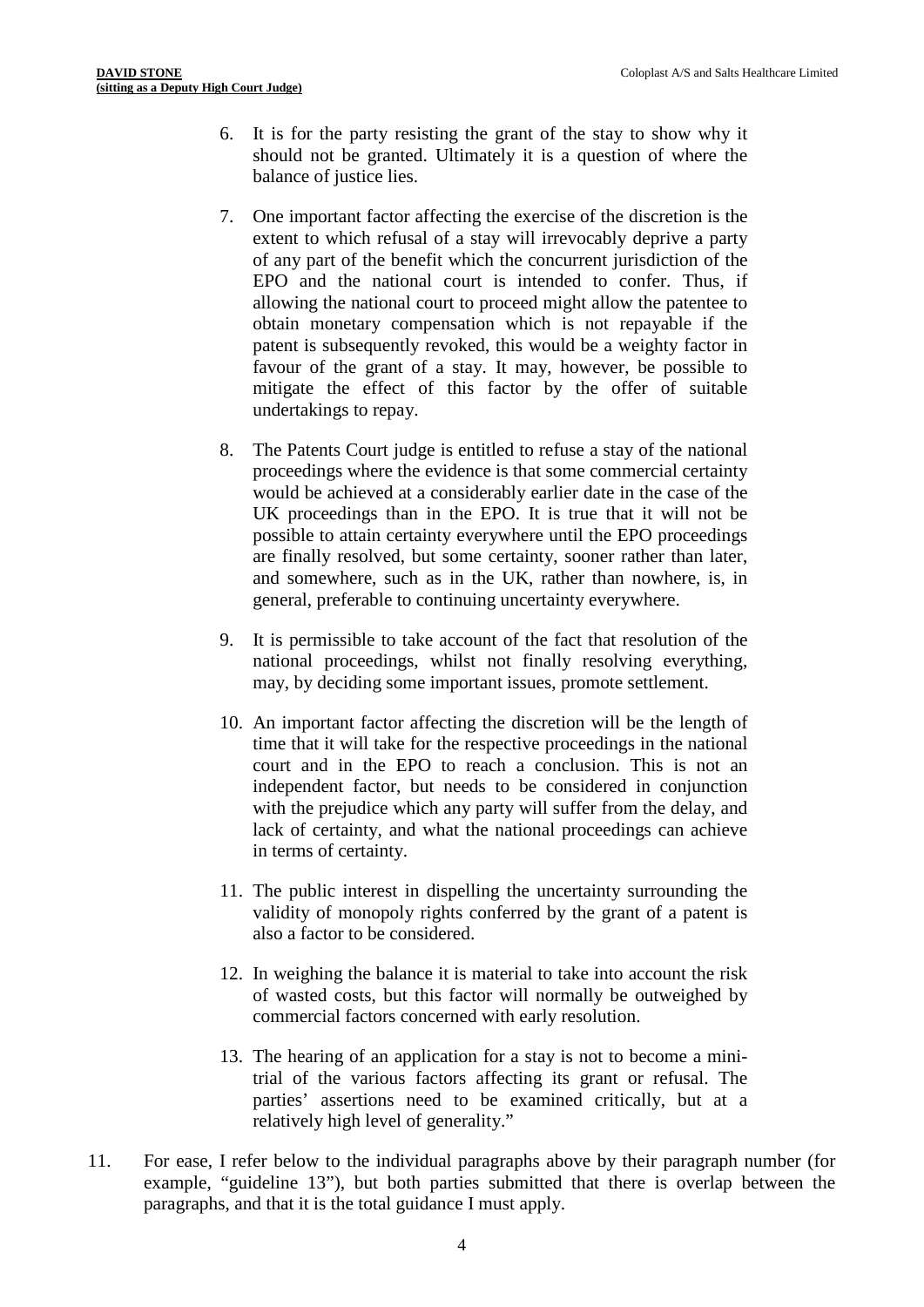- 12. Both Mr Douglas Campbell QC (who, with Mr Tim Austen, appeared for Salts) and Mr Andrew Lykiardopoulos QC (who, with Mr Maxwell Keay, appeared for Coloplast) took me to the *IPCom* guidance, albeit in slightly different ways. There are four points of interpretation of the *IPCom* guidance on which I should briefly comment.
- 13. First, there was some debate over whether the *IPCom* guidance creates a higher or lower hurdle for a stay than did the *Glaxo* guidance. This is a sterile debate. Both parties submitted that I must apply the *IPCom* guidance to the facts of this case, so it does not assist me to speculate whether I would have reached a different conclusion under the *Glaxo* guidance, nor whether a stay is more or less likely following *IPCom* than it was before.
- 14. Second, Mr Lykiardopoulos took me to various parts of Floyd LJ's judgment to help in explaining the genesis of the recast guidance at paragraph 68 of *IPCom*. Mr Campbell submitted that the guidance in *IPCom* is set out in paragraph 68, and that, therefore, I should pay less attention to earlier aspects of Floyd LJ's reasons. I disagree. Whilst the recast guidance at paragraph 68 provides a useful summary of the test to be applied, there is nothing in Floyd LJ's judgment that suggests that the rest of his reasons ought to be ignored or discounted.
- 15. Third, whilst Mr Campbell's skeleton argument contained submissions on the invalidity of the Patent (he described the arguments for invalidity as "strong and numerous"), both counsel submitted that the *IPCom* guidance does not require me to assess likely prospects of success before the EPO. I agree. Guideline 13 makes clear that a stay application must not become a "mini-trial", nor is there any reference in the guidance to prospects of success on either infringement or validity.
- 16. Fourth, there was a suggestion from Mr Campbell that I should add a gloss to the *IPCom* guidance that imports aspects of the test from *American Cyanamid Co (No 1) v Ethicon Ltd*  [1975] UKHL 1. Guideline 1 requires the court to exercise its discretion "to achieve the balance of justice between the parties having regard to all the relevant circumstances of the particular case". Mr Campbell described this as similar to the test on an application for an interim injunction, on the basis that if Coloplast succeeds in this action, it will request a final, rather than interlocutory, injunction. However, in the absence of a stay, and on the assumption that these proceedings will conclude before the EPO proceedings, the final injunction issued by this court will be subject to the outcome of the EPO opposition proceedings. If the EPO revokes the Patent, then this court's injunction will lift, but there will be no undertaking as to damages on which Salts can rely to make good the loss it suffered during the pendency of the injunction. Mr Campbell said he drew support for his submission from paragraphs 34 and 44 of the decision of Norris J in *Fontem Holdings 1 BV and Anor v Ten Motives Limited and Anor* [2015] EWHC 2752 (Pat). In my judgment, the *IPCom* guidelines do not on their face or in their effect import aspects of *American Cyanamid*. The case is not referred to by Floyd LJ, or by Norris J in *Fontem Holdings*. Further, *American Cyanamid* is a different test, for different purposes. It requires an assessment of the merits of the case, at least to the level of determining whether there is a serious issue to be tried, which, as set out in the previous paragraph, has no role in the *IPCom* guidance. It may be that the points raised by Mr Campbell are relevant to any assessment of the appropriate remedies if the Patent is found by this court in due course to be valid and infringed. At that point, it may not be appropriate for the court to issue injunctions, depending on the position of the parties. But, in my judgment, *American Cyanamid* has no role to play in the application of the *IPCom* guidelines.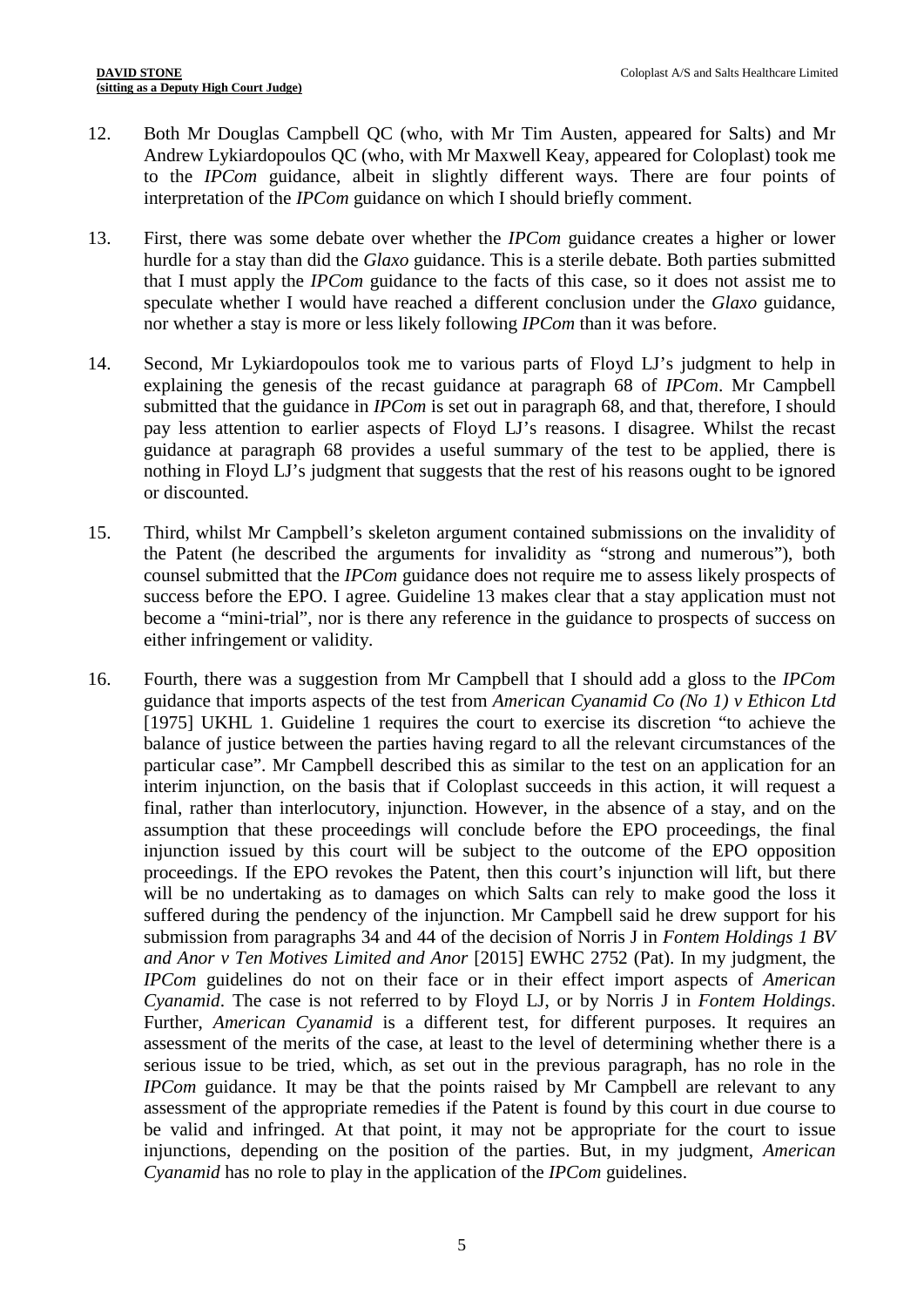17. Summarising these four issues, it is clear to me that the *IPCom* guidance provides the roadmap I must follow in exercising the court's discretion to grant or withhold a stay in these proceedings. It is not helpful for me to attempt to provide a gloss on that guidance. Rather, as urged by both parties, I must apply the guidance to the particular facts of this case. I add for completeness that, if I am wrong in that, and I should instead have acceded to Mr Campbell's submissions as I have outlined above, I would still have reached the same conclusion in the exercise of the court's discretion and refused a stay.

#### *IPCom* **Guidance**

18. I therefore turn to the *IPCom* guidance, keeping at the forefront of my mind that if there are no other factors, a stay of these proceedings is the default option, and that it is for Coloplast to show why a stay should not be granted. I also keep in mind guideline 13, which requires me to examine critically the parties' assertions, but "at a relatively high level of generality". I am not to conduct a mini-trial of the various factors.

#### *Delay*

- 19. Guideline 10 notes that an "important factor" in the exercise of the court's discretion is "the length of time that it will take for the respective proceedings in the national court and in the EPO to reach a conclusion". Delay is not an independent factor, but needs to be considered in relation to prejudice to any party, and lack of certainty.
- 20. Each party filed evidence of the likely timings of proceedings in the case of a stay or no stay.
- 21. As noted above, Mr Ashton provided a witness statement on behalf of Salts. Mr Ashton is a UK Chartered and European Patent Attorney, and has day to day conduct of the EPO opposition proceedings on behalf of Salts. He has 18 years of experience in the patent attorney profession, including dealing with EPO oppositions and proceedings before the TBA. Mr Ashton provided his estimated timescales for the proceedings before the EPO, estimating that the TBA would reach a conclusion in late 2021, but "perhaps" earlier if accelerated proceedings are granted.
- 22. Mr Damerell gave evidence on behalf of Coloplast. He is Coloplast's solicitor, with conduct of these proceedings. He provided a different estimate, suggesting that the TBA written decision would be delivered between January 2022 and January 2024.
- 23. Both parties acknowledged that the nature of EPO proceedings means that the TBA may refer the matter back to the Opposition Division – called the "ping-pong effect". Mr Ashton noted that this "only occurs in very specific circumstances" excluding those of this case. Coloplast submitted that this occurs in 12% of EPO cases. Mr Damerell suggested that a further oral hearing before the Opposition Division, followed by an appeal to the TBA, could mean that the EPO does not finally rule on the validity of the Patent until January 2028. I accept that there is some likelihood of remittal in this case, but that it is not a high likelihood.
- 24. In summary, the parties' estimates for the EPO proceedings ranged from "late 2021" to January 2028.
- 25. Salts' evidence on the likely timing of these proceedings was that a trial is likely to take place in October to December 2020, with any appeal heard in mid 2022. Mr Campbell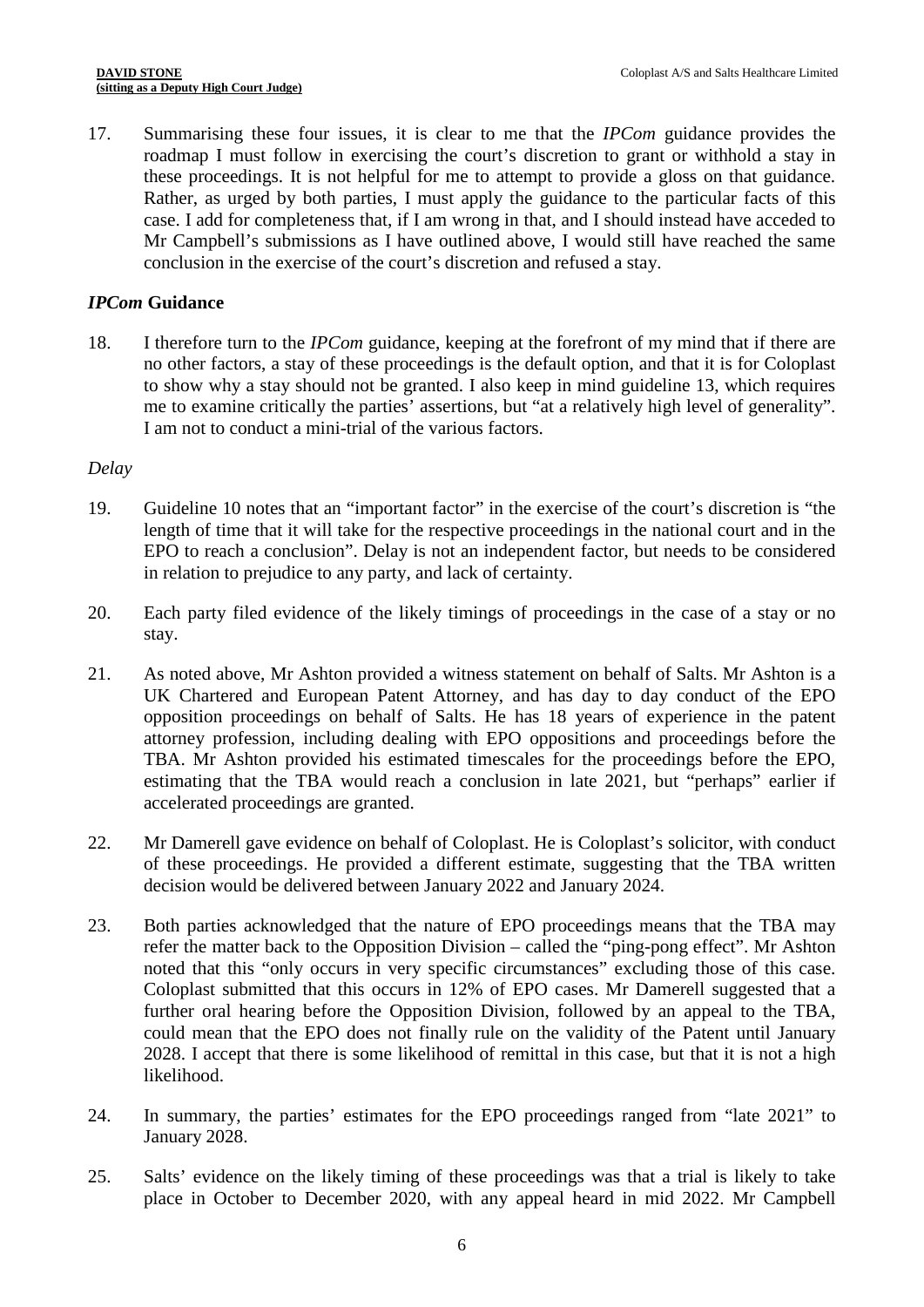provided a helpful document titled "Timings of Recent Patent Cases". This had been created using published judgments of this court and the Court of Appeal. He deployed it in support of Mr Ashton's estimate.

- 26. In contrast, Mr Damerell estimated that the trial in these proceedings would likely take place in June or July 2020 so as to meet the Patents Practice Statement, with any appeal heard in late 2021.
- 27. So the estimates for these proceedings differed, but differed less than for the EPO proceedings.
- 28. Each party also made submissions on the impact of expedition. Given the time it has taken for Coloplast to progress these proceedings, expedition is unlikely to be granted were it to be sought. The evidence on EPO expedition was mixed, suggesting it may make a small difference, or may make no difference at all because the EPO is currently unable to accommodate requests. Mr Lykiardopoulos quoted from the 2018 Annual Report of the EPO in relation to the backlog of cases, noting "pendency will nevertheless grow in the short term". As far as I can see based on the available evidence, it seems to me with the best will in the world, expedition at the EPO is unlikely to shorten matters significantly.
- 29. Whilst each party criticised the other's estimates, it is important to recall that litigation is by its nature uncertain, and these estimates are no more than that. There appeared to me to be a tendency to stretch the estimates a little – with Salts shortening the likely timing of the EPO proceedings and elongating the likely timing in this court, and Coloplast suggesting the opposite. Examining critically the parties' assertions as the *IPCom* guidance requires me to do, it appears to me that the likely timings are as follows:
	- (a) The EPO will render an oral decision on 26 September 2019, with a written decision provided within 6 months;
	- (b) This court will hear these proceedings in or around July 2020, and provide a written judgment within 3 months;
	- (c) The TBA is likely to take at least 2 years to render its decision (January 2022) and "ping-pong" is possible but not likely; and
	- (d) The Court of Appeal will rule on any appeal in approximately late 2021.

I also add that, if these proceedings are stayed until the conclusion of the EPO proceedings, it will be some years before these proceedings can be heard – on Salts' best case, in 2022, and on Coloplast's worst case not until after 2028. Mr Campbell suggested that the comparison I make ought not to be the one I have just set out, but rather a simple comparison of which tribunal will reach a decision first. That may be true in relation to some of the possible outcomes – for example, if there is no stay and the TBA and the Court of Appeal both rule that the Patent is invalid. But I am also concerned with the outcome of a situation in which a stay is granted, and the EPO eventually rules that the Patent is not invalid. In that circumstance, Coloplast would then be entitled to pursue these infringement proceedings, by that stage delayed by three years (and perhaps considerably longer).

30. There was also a suggestion that Coloplast's delay in bringing proceedings for 18 months after the launch of Salts' product ought to count against it in the exercise of the court's discretion. However, Mr Campbell acknowledged that delay in bringing proceedings (or,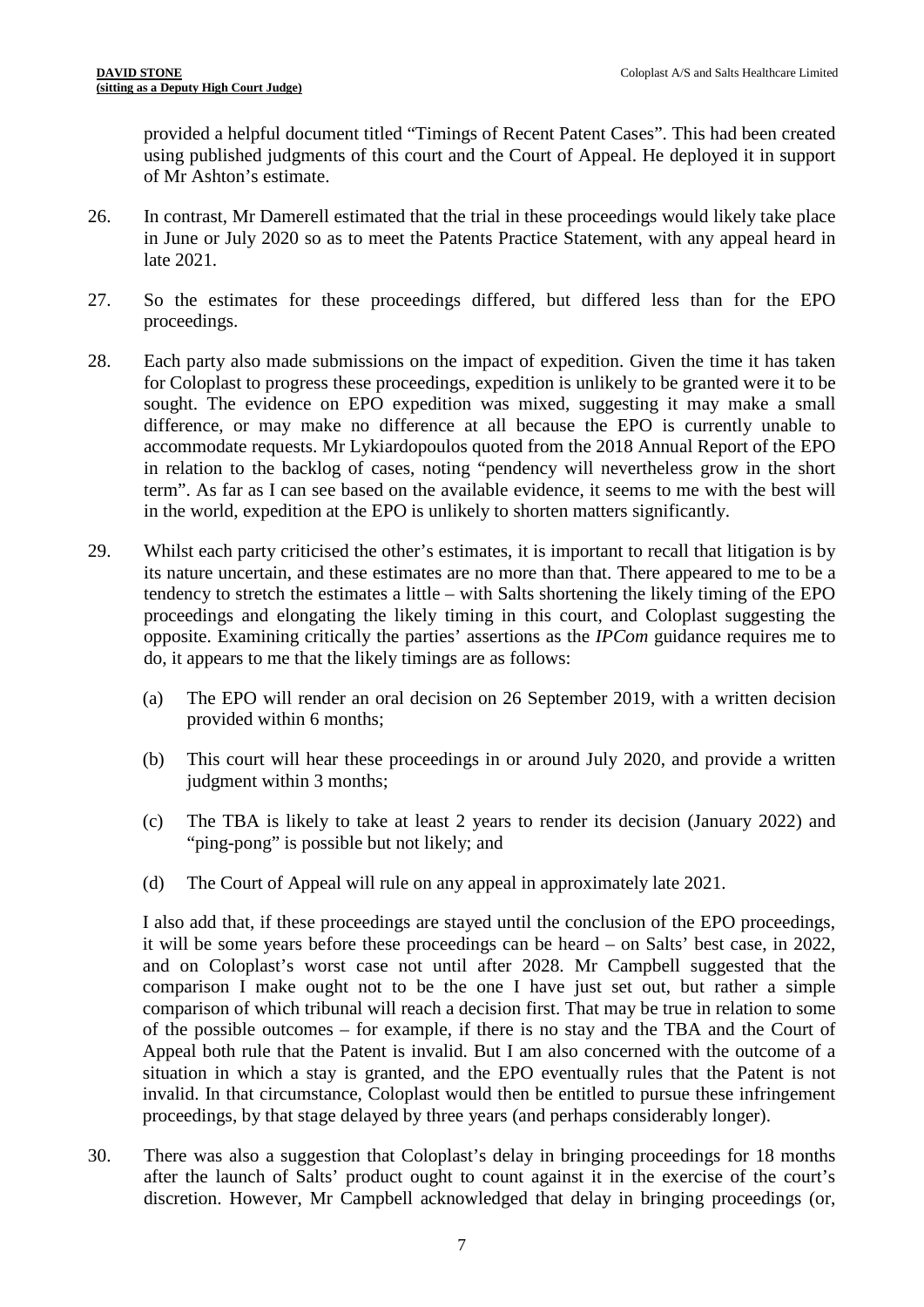indeed, delay in requesting a stay) are not stand-alone factors mentioned in *IPCom*, but rather he submitted, sound in the wider issue of whether some commercial certainty would be achieved at a considerably earlier date, within guideline 8. If proceedings are commenced earlier, the national proceedings are likely to be determined earlier, which weighs against a stay. I accept Mr Campbell's point that any delay in bringing proceedings can affect the timing as he suggested, but it does not seem to me to be a standalone disqualifying factor.

### *Lack of Certainty*

31. Given my findings on likely timings, I must also consider the "public interest in dispelling the uncertainty surrounding the validity of monopoly rights conferred by the grant of the [P]atent". Coloplast submitted that, if a stay is granted, no progress can be made on the issue of infringement until the EPO opposition is finally resolved – in the meantime, Coloplast is unable to assert its Patent. Floyd LJ refers to certainty at paragraph 56 of *IPCom*:

> "it must be borne in mind that national proceedings have the potential to deliver some degree of certainty. A defendant who is held not to infringe the claims of a granted patent by the national court knows that will remain so whatever the EPO decides. Claims cannot be broadened in opposition proceedings. Equally, the decision of the national court that the patent is invalid cannot be undone by the EPO. Moreover a rapid decision of a respected national court may promote early settlement of the dispute as a whole, bringing to an end proceedings everywhere."

- 32. I accept Mr Lykiardopoulos' submission that a level of certainty will be delivered by the judgment in the trial of these proceedings. As Lewison LJ noted in *Fage UK Limited and Anor v Chobani UK Ltd and Anor* [2014] EWCA Civ 5, a trial is not a dress-rehearsal. So the answer of this court will already go some considerable way to producing certainty for the parties, even if there is then permission granted to appeal. Further, as Floyd LJ noted in *IPCom*, only this court can deal with infringement in the United Kingdom – so only this court can give certainty on whether or not the Patent is infringed.
- 33. I mentioned above that the United Kingdom market for ostomy bags is competitive. Salts' Confidence BE range is a key competitor of Coloplast's. Salts' evidence was that an average of 400 patients per month have ordered the Confidence BE products since launch. Salts added to its range with the launch of a further product in July 2019. Coloplast therefore submits that, if a stay is granted, there will be no certainty in the short term, as it will not be able to assert its Patent in the meantime. This, it says, puts it at a commercial disadvantage.
- 34. There is also, as Coloplast submitted, a wider public interest in relation to this particular Patent. Salts' evidence, not contested by Coloplast, was that patients requiring ostomy products are very loyal to the product they first use following the operation at which a stoma is fitted. Change in brand or type of ostomy product is therefore said to be significantly disruptive to a patient's post-operative routine, causing unnecessary anxiety and day-to-day difficulty for patients.
- 35. Salts used these facts to submit that if an injunction is wrongly granted (that is, a stay is refused, this court finds the Patent valid and infringed, and the EPO later revokes the Patent), then it is likely that Salts' customers temporarily denied the Confidence BE products will never return to the Salts products.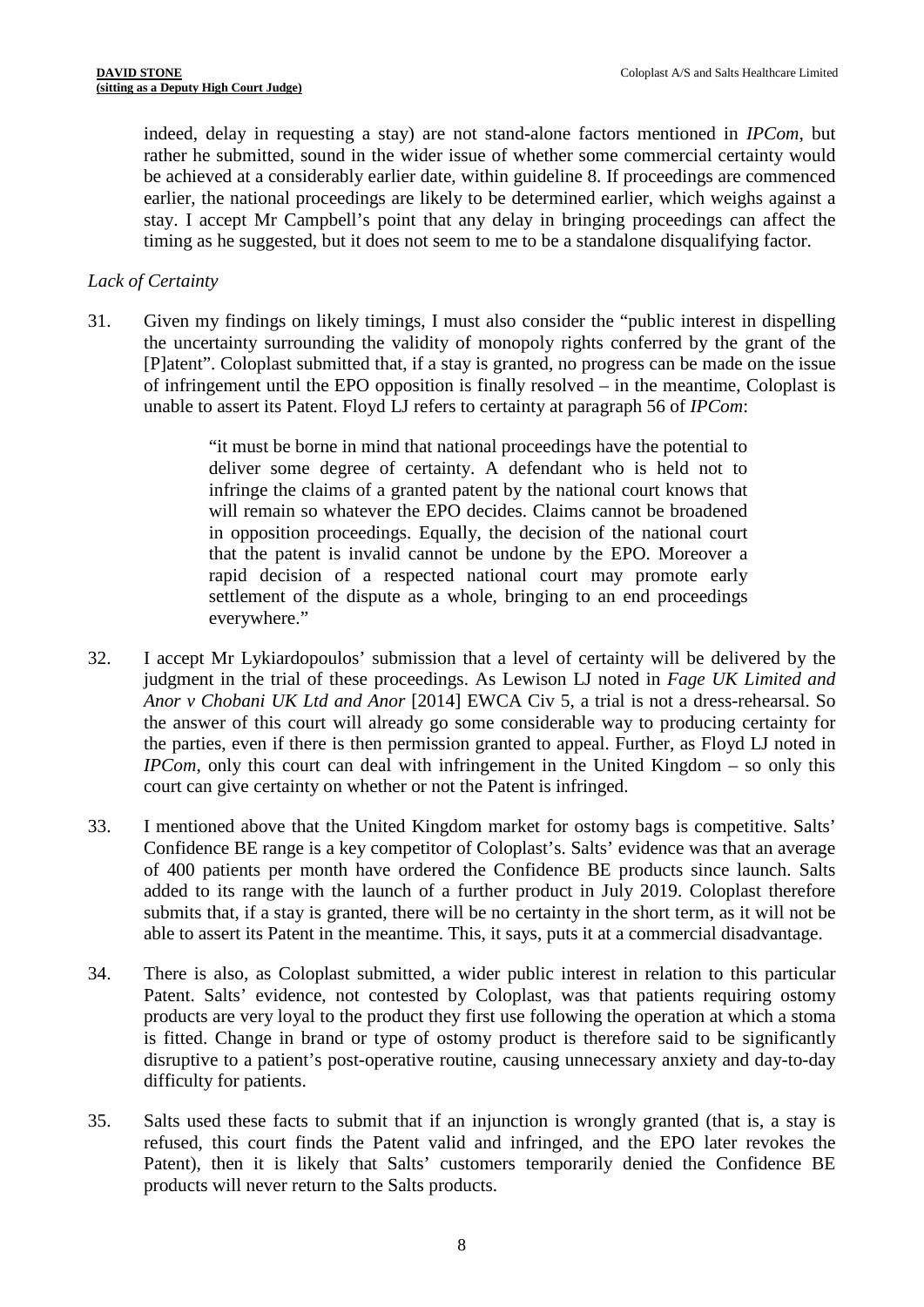- 36. To the contrary, Coloplast argued that the loyalty of patients to their ostomy product brand is a reason *not* to grant a stay – on the basis that the sooner certainty can be brought to the market, the better. If, in due course, injunctions issue, there will be fewer patients impacted now than in several years' time, when more patients will be using the Confidence BE product.
- 37. I prefer Coloplast's submissions. In my judgment, given the nature of the Patent, there is a public interest in early certainty on infringement: certainty that only this court can provide. It is preferable to remove any uncertainty as soon as possible, so as to minimise the number of patients impacted if the Patent is in due course found to be valid and infringed. Every month of delay potentially affects an additional 400 patients. There is, in my judgment, a public interest in dispelling the uncertainty.

### *Prejudice*

38. Salts submitted that it will suffer irreparable harm if the stay is refused, these proceedings find the Patent to be valid and infringed, injunctions are issued, and the EPO later revokes the Patent. Mr Campbell put the prejudice on three footings, with injustice caused by (a) an injunction, (b) an adverse finding, and (c) any award of damages and costs.

#### Injunctions

- 39. Salts submitted that the irreparable harm it would suffer is that of patients not returning, given the loyalty to the product they are currently using: if forced by injunctions to use a product other than the Confidence BE, even if only temporarily, they would move to another product, likely a Coloplast product, and never move back to the Confidence BE, even if the injunctions were subsequently lifted.
- 40. Mr Powner also noted that all of Salts' products are manufactured in Birmingham, and so an injunction in the United Kingdom would disrupt production for other non-UK territories, such as Ireland and Norway, and planned territories such as Australia. Thus, Mr Powner stated that an injunction in the United Kingdom would affect approximately 8,000 patients, approximately 5,500 of whom are in the United Kingdom. Mr Powner also suggested that approximately 50 staff would need to be made redundant.
- 41. In response, Coloplast submitted that any issues created by the potential for any injunction to be lifted can be dealt with at the time the injunction is requested. Coloplast did not deny that it would seek an injunction – but it said that the court can, at that time, consider whether an injunction is appropriate in light of where the EPO proceedings are up to at that time. Thus, Coloplast submitted, Salts has confused the harm caused by refusing a stay with the harm caused by a future injunction.
- 42. I agree with Coloplast: the "near irreparable" harm said by Mr Powner to be caused will not arise by virtue of any failure to order a stay. This issue was canvassed by Norris J in *Fontem Holdings* at paragraphs 43 to 45. The judge refused a stay, noting that the defendant could apply to stay any injunction once the patent in that case was found valid and infringed. I respectfully agree – the same applies in this case. As Mr Lykiardopoulos conceded, an injunction is not an automatic remedy, and the court will take into account at that stage any prejudice to Salts: see, for example, the comments of Arnold J in *HTC Corporation v Nokia Corporation (No 2)* [2013] EWHC Civ 3778 (Pat) at paragraph 26.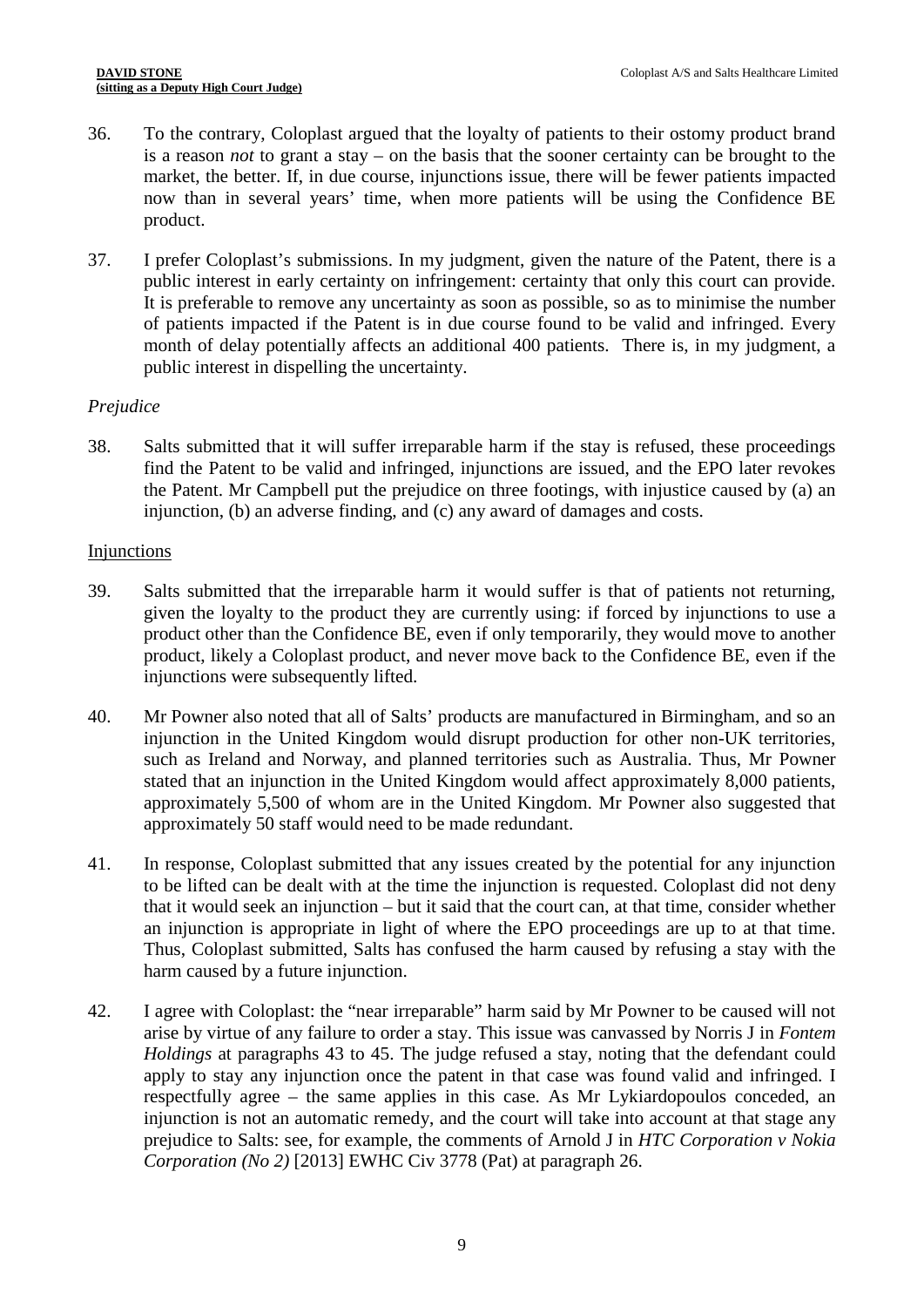### Adverse Finding

43. In addition to the prejudice caused by injunctions being issued and later lifted, Salts also relied on the prejudice caused by an adverse finding (that is, by this court, that the Patent is valid and infringed). Mr Campbell pointed to paragraph 17 of Mr Powner's evidence:

> "If it transpired that [Coloplast's Patent] was later found by the EPO to be invalid, the damage already caused to Salts as a result of any prior, adverse finding by the UK court, would be near irreparable, and in any case very difficult to accurately quantify."

- 44. Mr Campbell suggested that I should read this statement to mean that, if there is a finding of infringement, "patients are likely to move away from [Salts' products] even if there was no injunction actually granted forcing them to do so, because they would … lose confidence in the continuing availability of the product."
- 45. Mr Lykiardopoulos suggested an alternative reading of that statement, given that, in his submission, it follows three paragraphs that deal with injunctions, and paragraph 17 itself goes on to talk about injunctions (as does paragraph 18, the final paragraph of Mr Powner's witness statement). Mr Lykiardopoulos submitted that Mr Powner is saying no more than that injunctions would cause near irreparable harm; he was not suggesting such harm would be caused by a mere finding, absent any injunction.
- 46. As Mr Powner was not cross-examined, he could not be asked what he meant in paragraph 17 of his witness statement, but it seems to me difficult to suggest that a mere finding of infringement, unaccompanied by injunctions, would have the calamitous ramifications suggested by Salts. Salts' uncontested evidence was that stoma patients do not usually choose their own product – rather, it is suggested by a treating professional. Further, the product dispensed in the operating hospital is the one most patients then use forever, unless there is a particular problem with it. Very few patients were said to go looking for an improved or different product. Hence, it seems to me that any adverse finding is both unlikely to come to the attention of patients in the absence of an injunction, and unlikely to have any effect on their ostomy product choice should it happen to do so. To the extent Mr Powner's evidence was suggesting otherwise, it does not, in my judgment, accord with the remainder of his evidence. It may be that an adverse finding (without injunctions) would come to the attention of health professionals, but Salts is able and equipped to counter that though its own announcements should it be necessary to do so.

#### Damages and Costs

- 47. Mr Campbell noted that an undertaking has been offered by Coloplast to repay any damages awarded if the Patent is later revoked by the EPO. This is to combat the problem identified in *IPCom* guideline 7. But he noted that the undertaking offered did not extend to costs. I do not consider that this argument helps Salts. Both parties considered that the other is "good for the money". This court's powers in relation to costs are wide-ranging, so it is open to the court to delay the payment of costs pending the outcome of the EPO proceedings, should it wish to do so.
- 48. In summary, I reject Salts' submissions that it will suffer any of the three types of alleged irreparable harm if I refuse to grant a stay. Again, it seems to me that these are matters for submission on the form of order following any finding of infringement. They are not reasons to refuse a stay.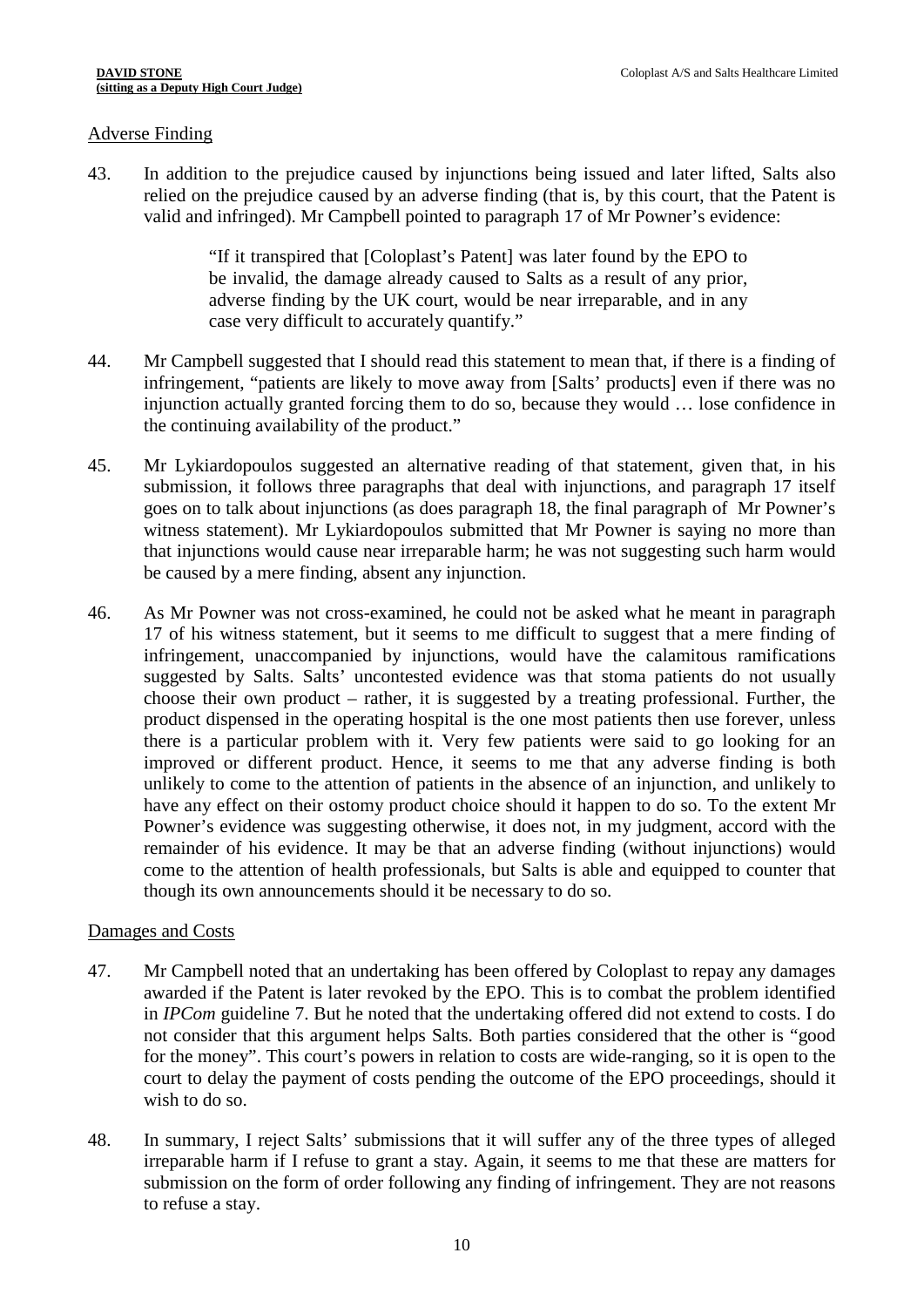#### *Amendment*

- 49. Patents are often amended in EPO opposition proceedings in order to try to maintain their validity. Amendments (also called auxiliary requests) can only narrow the claims – they cannot broaden them. The result of refusing a stay in this case is therefore that this court may proceed on the basis of the current claims, in circumstances where those claims may then be narrowed before the EPO. If validity of the Patent is maintained by the EPO on the basis of narrowed claims, this court, it was said, will have assessed infringement on the basis of wider claims.
- 50. Salts submitted that Coloplast has in all likelihood already formulated a set of amendments, and Mr Campbell suggested that these should have been before the court. However, under the timeline applicable in the EPO, Coloplast does not need to serve its requests until 26 July 2019, which was still some weeks off at the time of the hearing before me. In my judgment, Coloplast is entitled to follow the deadlines relevant to the EPO proceedings, and there can be no point taken against it for failing to provide any auxiliary requests to Salts early.
- 51. Mr Ashton's evidence was that amendments in this case were very likely, and Mr Lykiardopoulos conceded that amendments arise in "almost all validity proceedings, if not all". This, he said, was something Floyd LJ had already taken into account in recasting the *Glaxo* guidelines in *IPCom*: Floyd LJ specifically refers to the possibility of a patent being maintained in an amended form at paragraph 28 of his judgment. Otherwise, Mr Lykiardopoulos said, if amendments were grounds for a stay, then "a stay would become almost automatic". Further, he submitted that, given the deadline of 26 July 2019 for any proposed amendments to be served, they will be known well in advance of the trial in these proceedings. He therefore downplayed the concern that this court would decide the infringement case on the basis of claims wider than those upheld by the TBA.
- 52. I accept Salts' evidence on the likelihood of amendments, their possible number, and the then likely effect on the trial in these proceedings. However, in terms of timing, on Salts' own evidence (and as accepted by Coloplast), this court will have before it any amendments served by Coloplast on or before 26 July 2019 as well as the written decision of the Opposition Division, and will be able to take those into account at the trial. It seems to me that it is unlikely in this case that this court will reach a decision on claims significantly broader than those that survive in the EPO. If it does (for example, because further amendments are made before the TBA after this court has ruled at trial), then that can be taken into account in relation to remedies and/or in the Court of Appeal. Further, amendments were clearly something Floyd LJ had in mind in *IPCom* in his discussion of the *Glaxo* guidelines. Whilst amendments are not mentioned in the recast guidelines themselves, they are discussed by the Court of Appeal as an inherent part of the system, as Mr Campbell conceded.
- 53. I am also mindful of Floyd LJ's comments on costs in relation to amendments at paragraph 29 of *IPCom*:

"There was a tendency in the submissions of Mr Speck for HTC to regard the fact of amendment by the EPO after an English judgment as throwing away the cost and expenditure of the English trial. It does not. There may be some additional expenditure caused by the amendment in the concurrent proceedings but that is a consequence of the system, and is inherent in it."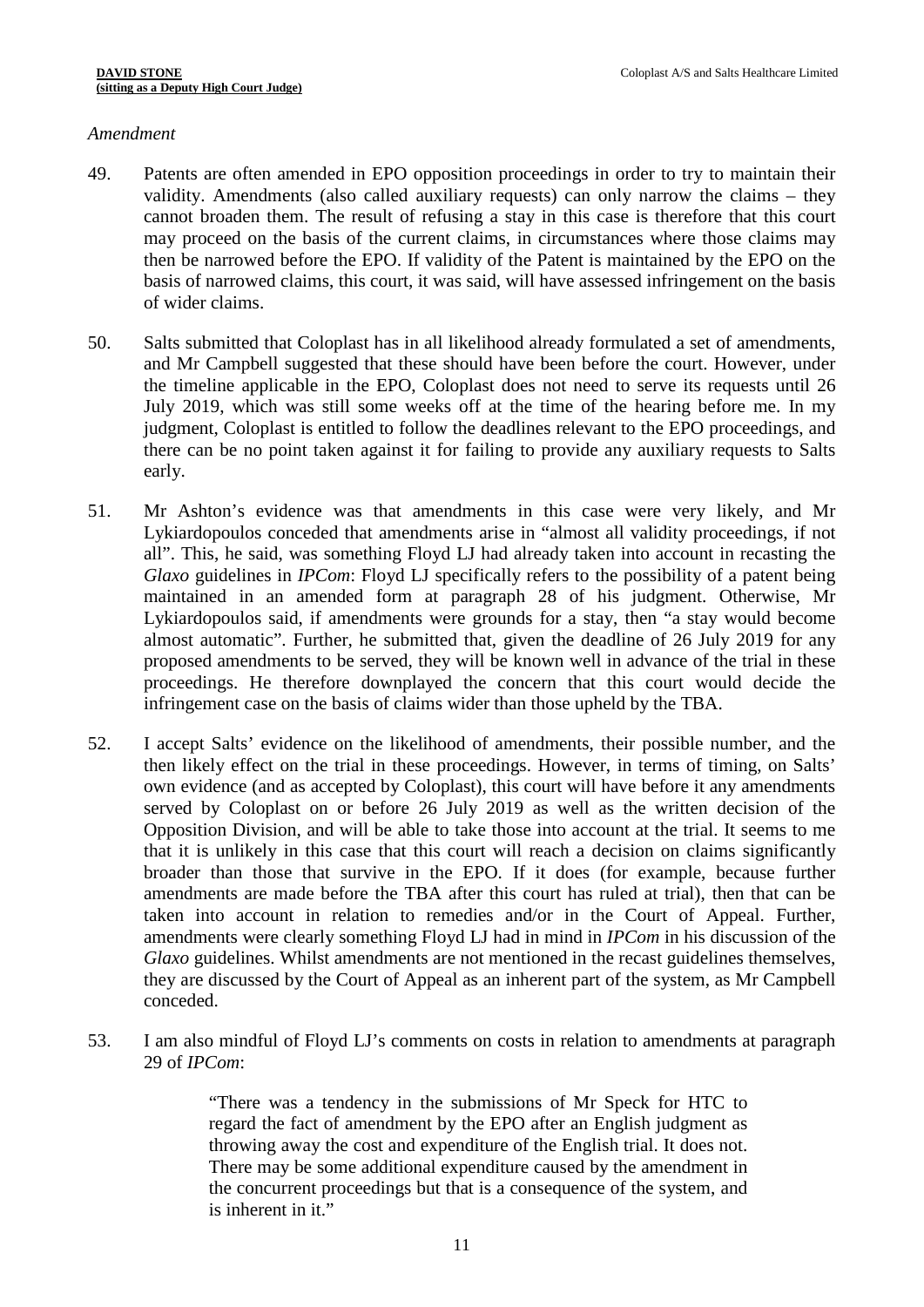#### *Costs*

54. Salts argued that the risk of wasted costs favours a stay. Costs will be wasted if this court proceeds to a determination, and, in the meantime, the EPO revokes the Patent. Wasted costs are to be taken into account in the weighing of the balance under *IPCom* guideline 12. However, as guideline 12 goes on to note, "this factor will normally be outweighed by commercial factors concerned with early resolution". In my judgment, that is the case here. Whilst there will be wasted costs in the circumstances set out above, that risk is outweighed by commercial factors, including the importance of early certainty, the fact both parties are good for the costs, and the fact that the potentially wasted costs need to be viewed in the context of a market worth over £120 million per annum. Cost budgets have been filed, so the parties know where they stand. Costs on both sides appear to be generally proportionate, given the market for the products.

### **Balance of Justice**

- 55. Having discussed the detail of the parties' submissions, I must now stand back and consider the balance of justice overall. I remind myself again of guideline 1, and the need for the court to achieve the balance of justice between the parties. I also remind myself of the context for the exercise of discretion set out in guideline 3. I also take into account guideline 4, which expressly acknowledges that concurrent proceedings before the EPO and this court are "inherent in the system", and I remind myself that only this court has jurisdiction over United Kingdom infringement. I further remind myself that the "default option" (guideline 5) is a stay, if there are no other factors, and that it is for Coloplast to show why a stay should not be granted (guideline 6). I have not conducted a "mini-trial", but have examined the parties' assertions critically at a relatively high level of generality (guideline 13).
- 56. In my judgment, the default position of a stay is displaced. In this case, Coloplast has demonstrated that there are other factors which displace the default option:
	- (a) The refusal of a stay will not irrevocably deprive Salts of a benefit of the concurrent jurisdiction of the EPO and this court – Coloplast has offered to undertake to repay any monetary compensation it receives if the Patent is subsequently revoked (guideline 7);
	- (b) There is, in my judgment, some commercial certainty that would be achieved at a considerably earlier date in the case of these proceedings (guideline 8). Whilst the parties may not have absolute certainty (or certainty outside the United Kingdom), until the EPO proceedings are finally resolved, it is preferable to obtain certainty at least in the United Kingdom, one of the largest markets for Coloplast and the largest market for Salts, sooner rather than later;
	- (c) I have taken into account that the resolution of these proceedings may, by deciding some important issues (including, for example, infringement), promote settlement (guideline 9);
	- (d) I have considered the length of time that it will take for each set of proceedings, and have concluded that these proceedings are likely to be concluded first. Certainly, if these proceedings are stayed and the EPO does not revoke the Patent, there will be a considerable delay which, in my judgment, causes significant prejudice to Coloplast. Rather, as noted above, I consider that early determination of these proceedings will